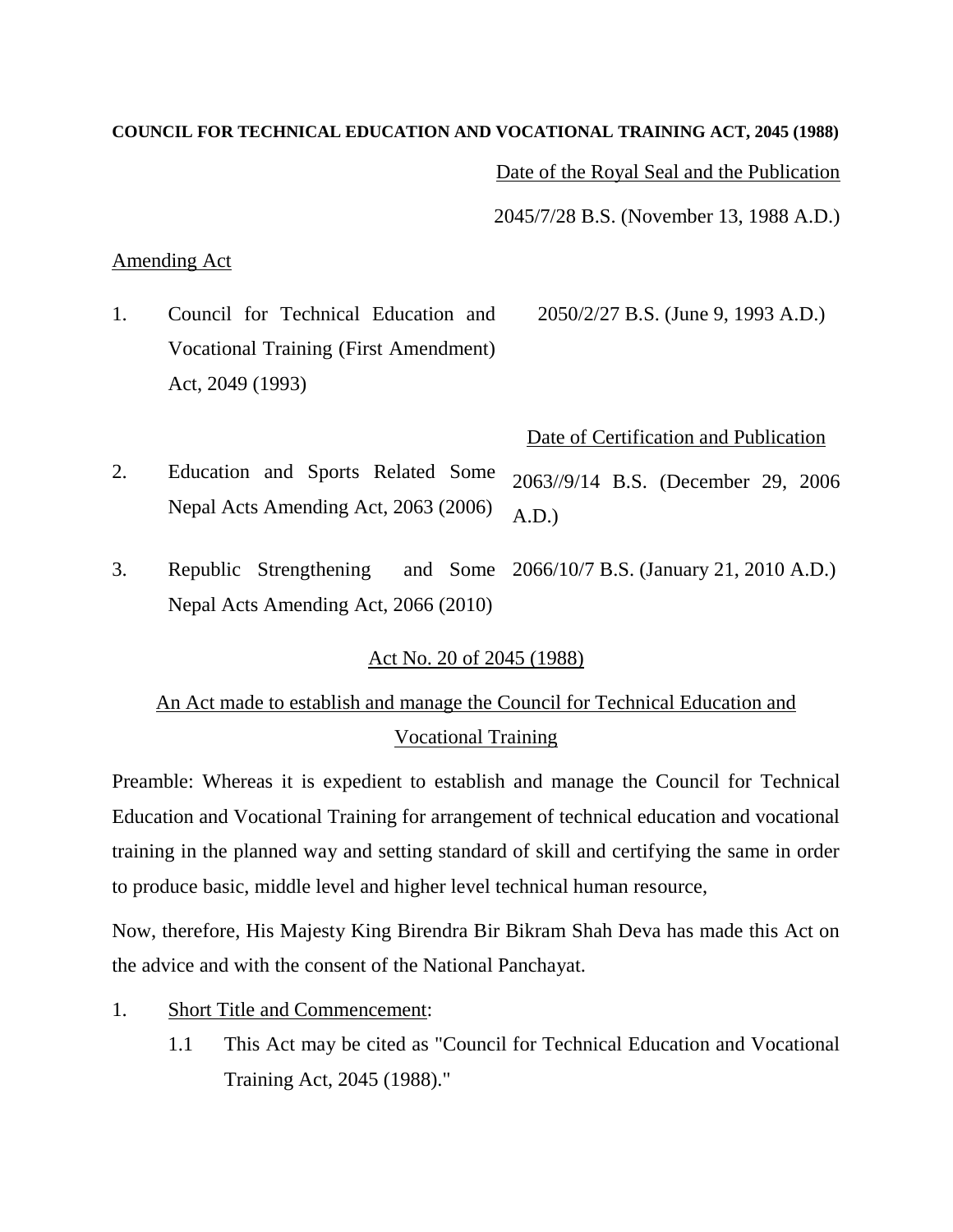1.2 This Act shall come into force on such date as the Government of Nepal may, by a notification published in the Nepal Gazette, prescribe.<sup>1</sup>

## 2. Definition:

- 2.1 In this Act, unless the subject or context, otherwise requires:-
	- 2.1.1 "Senate" means the Technical Education and Vocational Training Senate formed pursuant to Section 2A.<sup>2</sup>
	- 2.1.2 "Council" means the Council for Technical Education and Vocational Training Council established pursuant to Section 3.<sup>3</sup>
	- 2.1.3 "Prescribed" and "as prescribed" means prescribed and as prescribed in the Rules or Bylaw made under this Act.
- 2A. Formation of the Technical Education and Vocational Training Senate:
	- 2A.1 The Technical Education and Vocational Training Senate shall be formed as follows:

2A.1.1 Minister or Minister of State for Education and Sports<sup>4</sup>-Chairperson

2A.1.2 ……………………<sup>5</sup>

2A.1.3 Member, National Planning Commission (Human Resource) - Member

| 2A.1.4 Member, Public Service Commission                 | - Member |
|----------------------------------------------------------|----------|
| 2A.1.5 Secretary, Ministry of Education and Sports       | - Member |
| 2A.1.6 Secretary, Ministry of Industry                   | - Member |
| 2A.1.7 Secretary, Ministry of Labour                     | - Member |
| 2A.1.8 Secretary, Ministry of Tourism and Civil Aviation | - Member |
|                                                          |          |

2A.1.8A Vice-Chairperson, Council for Technical Education

<sup>&</sup>lt;sup>1</sup> Prescribe as to be come into force from 12<sup>th</sup> day of Fagun 2045 B.S. (February 23, 1989 A.D.). (Nepal Gazette 2045/11/9 B.S. (February 20, 1989 A.D.)

<sup>2</sup> Amended by the First Amendment

<sup>&</sup>lt;sup>3</sup> Inserted by the First Amendment

<sup>4</sup> Amended by Education and Sports Related Some Nepal Acts Amending Act, 2063 (2006)

<sup>5</sup> Repealed by Republic Strengthening and Some Nepal Acts Amending Act, 2066 (2010)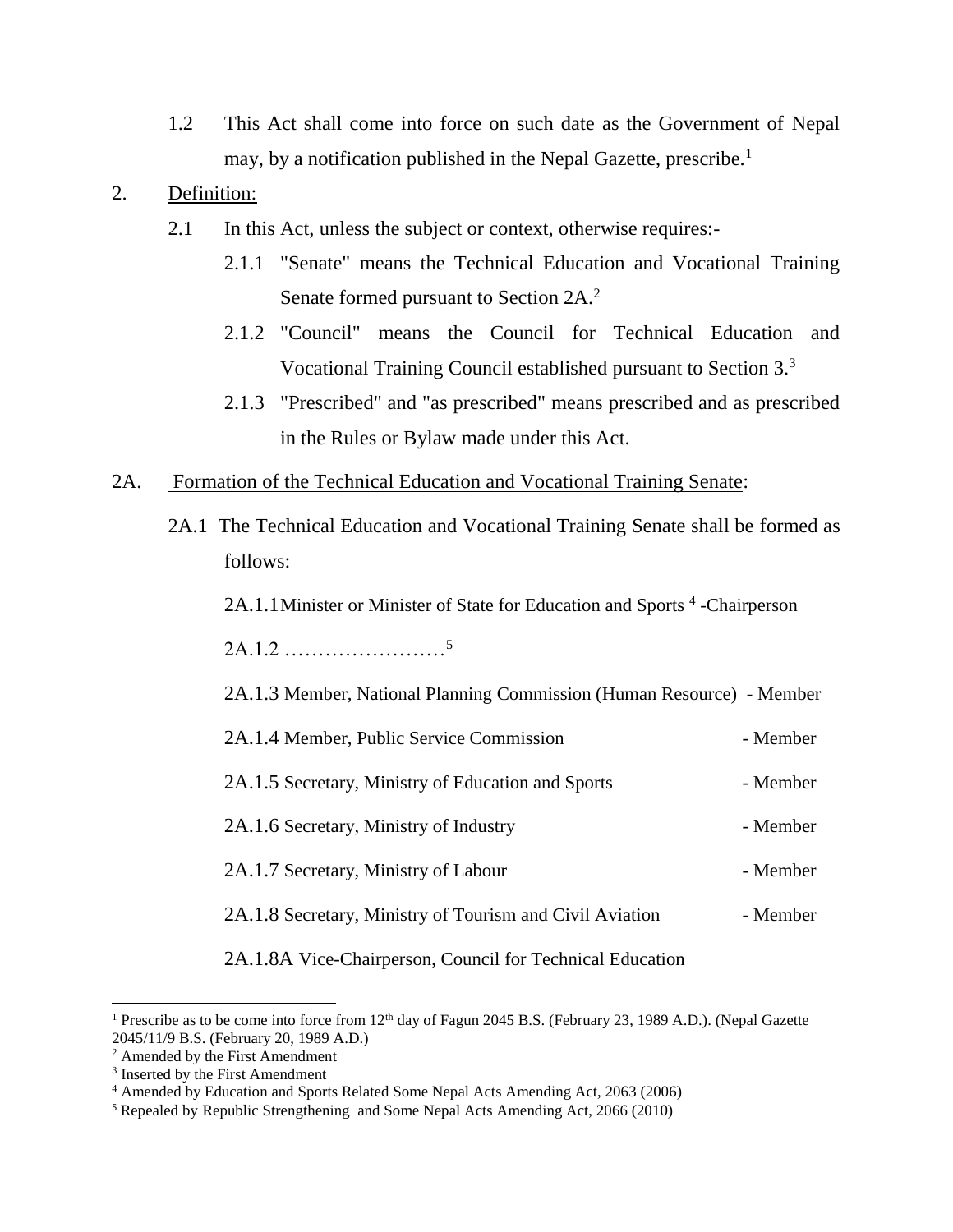| and Vocational Training Council <sup>6</sup>                                     | - Member |
|----------------------------------------------------------------------------------|----------|
|                                                                                  |          |
| 2A.1.10 Rector, Tribhuvan University                                             | - Member |
| 2A.1.11 President, Federation of Nepalese Chamber of Commerce                    |          |
| and Industries                                                                   | - Member |
| 2A.1.12 Five persons nominated by the Chairperson from amongst the               |          |
| Dean, Technical of universities                                                  | - Member |
| 2A.1.13 Three persons nominated by the Chairperson from amongst                  |          |
| persons having special contribution in the technical                             |          |
| education and vocational Training                                                | - Member |
| 2A.1.14 Three persons nominated by the Chairperson from amongst                  |          |
| persons of industrial enterprises                                                | - Member |
| 2A.1.15 Representative, Nepal <sup>8</sup> Science and Technology Academy-Member |          |
| $2A.1.15A$ <sup>9</sup>                                                          |          |
| $2A.1.15B$ <sup>10</sup>                                                         |          |
| $2A.1.15C$ <sup>11</sup>                                                         |          |
| $2A.1.15D$ <sup>12</sup>                                                         |          |
| 13<br>$2A.1.15E$                                                                 |          |

 6 Inserted by Education and Sports Related Some Nepal Acts Amending Act, 2063 (2006)

<sup>7</sup> Repealed by Education and Sports Related Some Nepal Acts Amending Act, 2063 (2006)

<sup>8</sup> Repealed by Republic Strengthening and Some Nepal Acts Amending Act, 2066 (2010)

<sup>&</sup>lt;sup>9</sup> Inserted by Education and Sports Related Some Nepal Acts Amending Ordinance, 2062 (2005) and Repealed by Education and Sports Related Some Nepal Acts Amending Act, 2063 (2006)

<sup>&</sup>lt;sup>10</sup> Inserted by Education and Sports Related Some Nepal Acts Amending Ordinance, 2062 (2005) and Repealed by Education and Sports Related Some Nepal Acts Amending Act, 2063 (2006)

<sup>&</sup>lt;sup>11</sup> Inserted by Education and Sports Related Some Nepal Acts Amending Ordinance, 2062 (2005) and Repealed by Education and Sports Related Some Nepal Acts Amending Act, 2063 (2006)

<sup>&</sup>lt;sup>12</sup> Inserted by Education and Sports Related Some Nepal Acts Amending Ordinance, 2062 (2005) and Repealed by Education and Sports Related Some Nepal Acts Amending Act, 2063 (2006)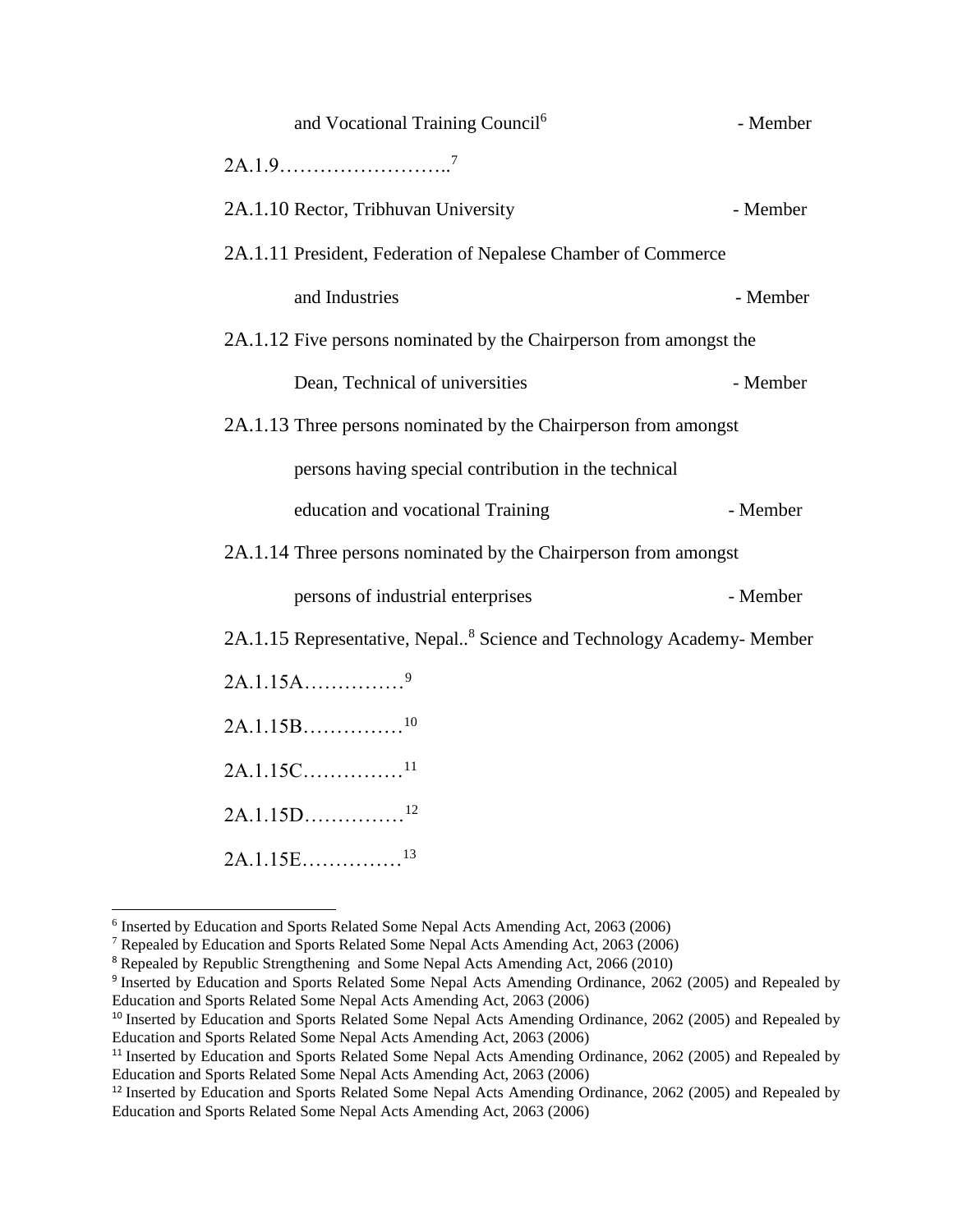2A.1.16 Person designated by the Government of Nepal from amongst

employees of the council - Member-Secretary

- 2A.2 The tenure of members nominated in the senate shall be four year, they may be reappointed after completion of tenure.
- 2A.3 The procedure of the senate meeting shall be as determined by itself.

## 3. Establishment of the Council:

l

- 3.1 A Council for Technical Education and Vocational Training has been established in order to systemize and maintain quality of technical education and vocational training and to maintain co-ordination among various agencies providing such trainings and to determine standard of skills and to certify the same.
- 3.2 Council for Technical Education and Vocational Training shall be formed as follows:
	- 3.2.1 Minister or Minister of State For Education and Sports –Chairperson
	- 3.2.2 Person nominated by the Government of Nepal -Vice- Chairperson
	- 3.2.3 Member, National Planning Commission (Human Resource) -Member
	- 3.2.4 Secretary, Ministry of Education and Sports Member
	- 3.2.5 Two persons nominated by the Chairperson from amongst persons having special contribution in the technical education and vocational training Theorem 2012 - Member
	- 3.2.6 Two persons nominated by the Chairperson from amongst various institution relating to the technical education and vocational training example of the Member
	- 3.2.7 Person designated by the Government of Nepal from amongst employees of the council - Member-Secretary

<sup>13</sup> Inserted by Education and Sports Related Some Nepal Acts Amending Ordinance, 2062 (2005) and Repealed by Education and Sports Related Some Nepal Acts Amending Act, 2063 (2006)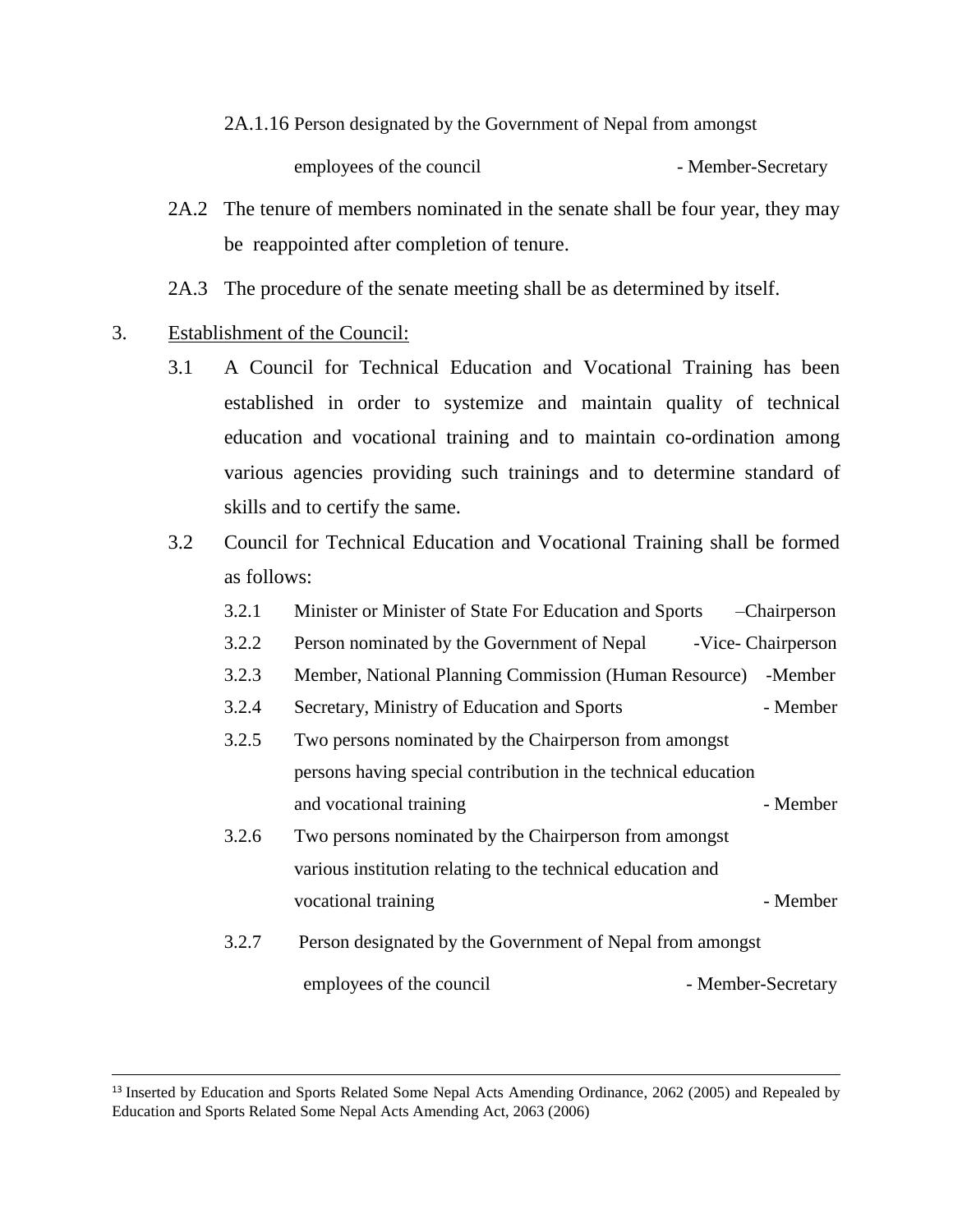- 3.3 The Government of Nepal may revise or alter members of the council as per necessity by publishing notice in the Nepal Gazette, if it deems required.
- 3.4 The council may invite any domestic or foreign expert or advisor as an observer at the meeting of the council, if it deems required.
- 3.5 The functions, duties and powers of the chairperson and members of the council shall be as prescribed.
- 3.6 The tenure of members nominated in the council shall be four year, they may be reappointed after completion of tenure.
- $3.6A<sup>14</sup>$ The functions, duties, powers and service terms of the vice-chairperson of the council shall be as prescribed.

3.7………………….. 15

- 4. Council to be Body Corporate:
	- 4.1 The council established pursuant to Section 3 shall be an autonomous and corporate body with perpetual succession.
	- 4.2 The council shall have a seal of its own.
	- 4.3 The council may, like an individual, acquire, use, sell or otherwise deal with any movable or immovable property.
	- 4.4 The council may, like an individual, sue and be also sued by its own name.
- 5. Meetings and Decision of the Council:

- 5.1 The meetings of the council shall be held in the date, time and place as specified by the chairperson.
- 5.2 The attendance of fifty percent members among total number of members of the council shall be deemed to have constituted a quorum for meetings.
- 5.3 The chairperson shall preside over the meetings of the council and, in his/her absence; the vice-chairperson shall preside over the meetings. In

<sup>&</sup>lt;sup>14</sup> Inserted by Education and Sports Related Some Nepal Acts Amending Act, 2063 (2006)

<sup>15</sup> Repealed by Education and Sports Related Some Nepal Acts Amending Act, 2063 (2006)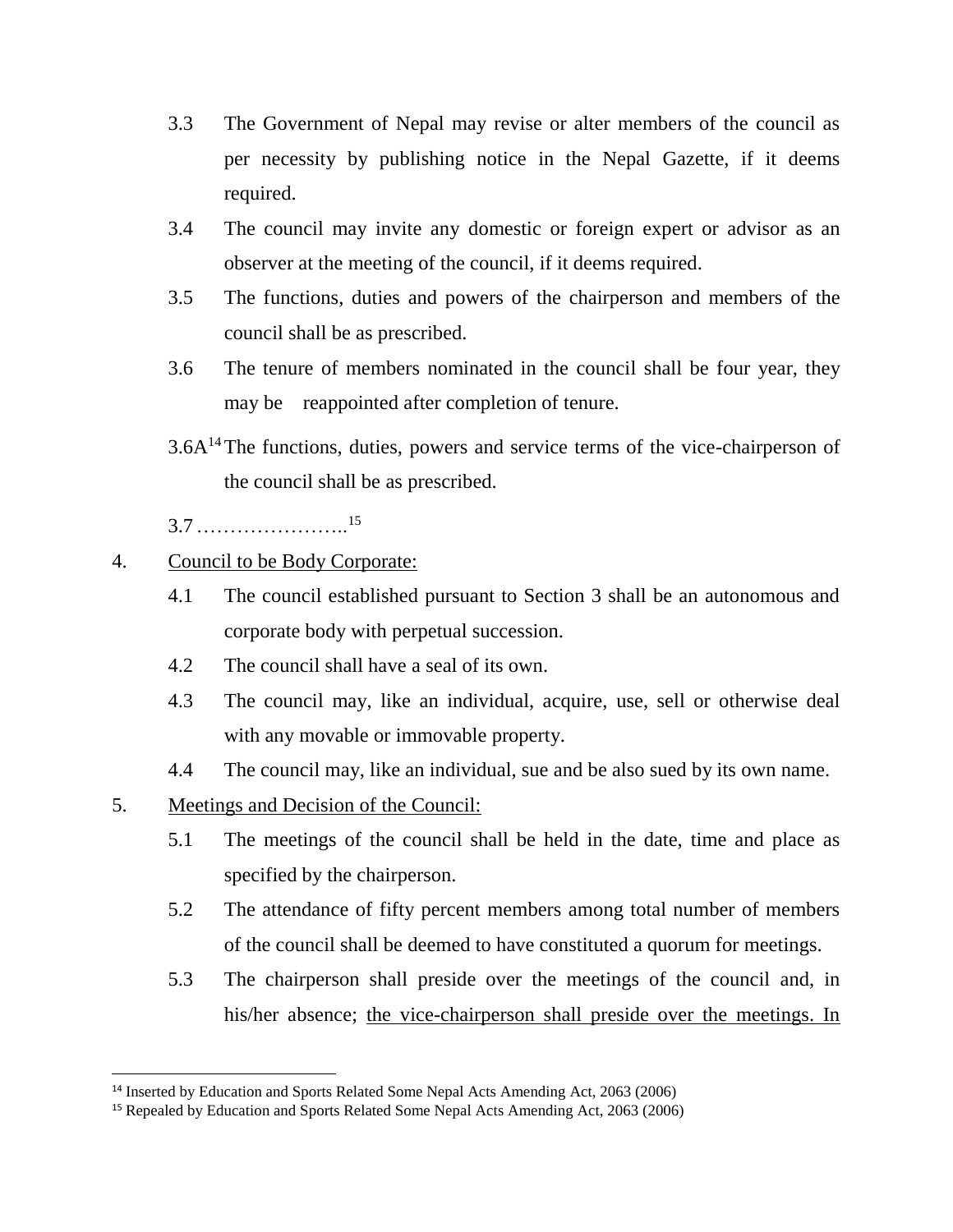absence of both chairperson and vice-chairperson,<sup>16</sup> the member chosen by the members present at the meeting from amongst themselves shall preside over the meetings.

- 5.4 The majority opinion shall be valid in the meetings of the council and in case to tie, the chairperson may exercise casting vote.
- 5.5 The decision of the council shall be authenticated by the member-secretary.
- 5.6 Other procedures relating to the meetings of the council shall be as determined by the council itself.
- 5A. Functions, Duties and Powers of the Senate<sup>17</sup>:
	- 5A.1 To give direction to Council for Technical Education and Vocational Training.
	- 5A.2 To determine policy of the council and to make or cause to be made arrangements for effective implementation thereof.
	- 5A.3 To evaluate or cause to be evaluated whether development and expansion of technical education and vocation training is timely or not.
	- 5A.4 To approve annual budget and program of the council.
	- 5A.5 To make order to prepare long term plan and to make order to arrange required arrangements for implementation thereof.
	- 5A.6 To form or cause to be formed committee, sub-committee or study/research team as per necessity.
	- 5A. 7 To give required direction to any organ or officer subordinated to the council.
	- 5A.8 To perform or cause to be performed other functions prescribed by this Act or Rules made under this Act.

<sup>&</sup>lt;sup>16</sup> Amended by the First Amendment

<sup>&</sup>lt;sup>17</sup> Inserted by the First Amendment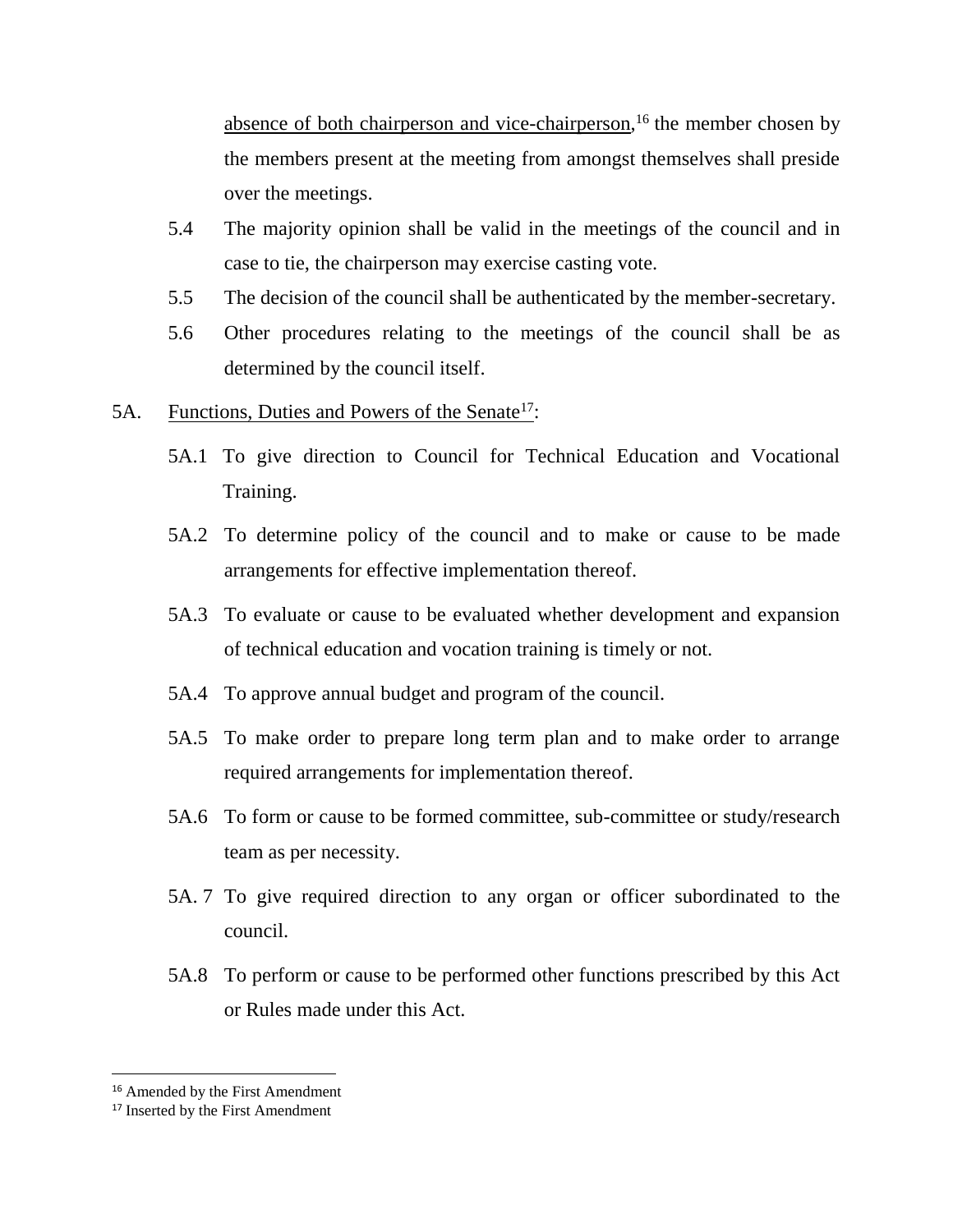- 6. Functions, Duties and Powers of the Council shall be as follows:
	- 6.1 To arrange various teaching, training and research as prescribed for development of technical education and vocation training and to make arrangement for operation thereof.
	- 6.2 To confer permission of teaching or operation of technical education and vocation training established or to be operated in the private and nongovernmental sectors and to manage facility and supports receivable to them.
	- 6.3 To establish relationship with domestic university or educational institution in regards to technical education and vocation training and to make focus on standard education or training.
	- 6.4 To determine the technical education and vocation training policy and to submit the same in the senate for approval.
	- 6.5 To determine scope and standard of the programs related to technical education and vocation training.
	- 6.6 To operate basis level skill and training program and to produce medium level human resource.
	- 6.7 To establish and operate or cause to be established and operated polytechnical schools.
	- 6.8 To enforce or cause to be enforced curriculum and course book of vocational training provided for skill development by the body corporate undertaking of the Government of Nepal and non- governmental body corporate as determined by the Curriculum and Course Book Determination Committee.
	- 6.9 To maintain or cause to be maintained co-operation among various training programs.
	- 6.10 To operate or cause to be operated technical trainer trainings.
	- 6.11 To arrange necessary arrangement of apprentice training.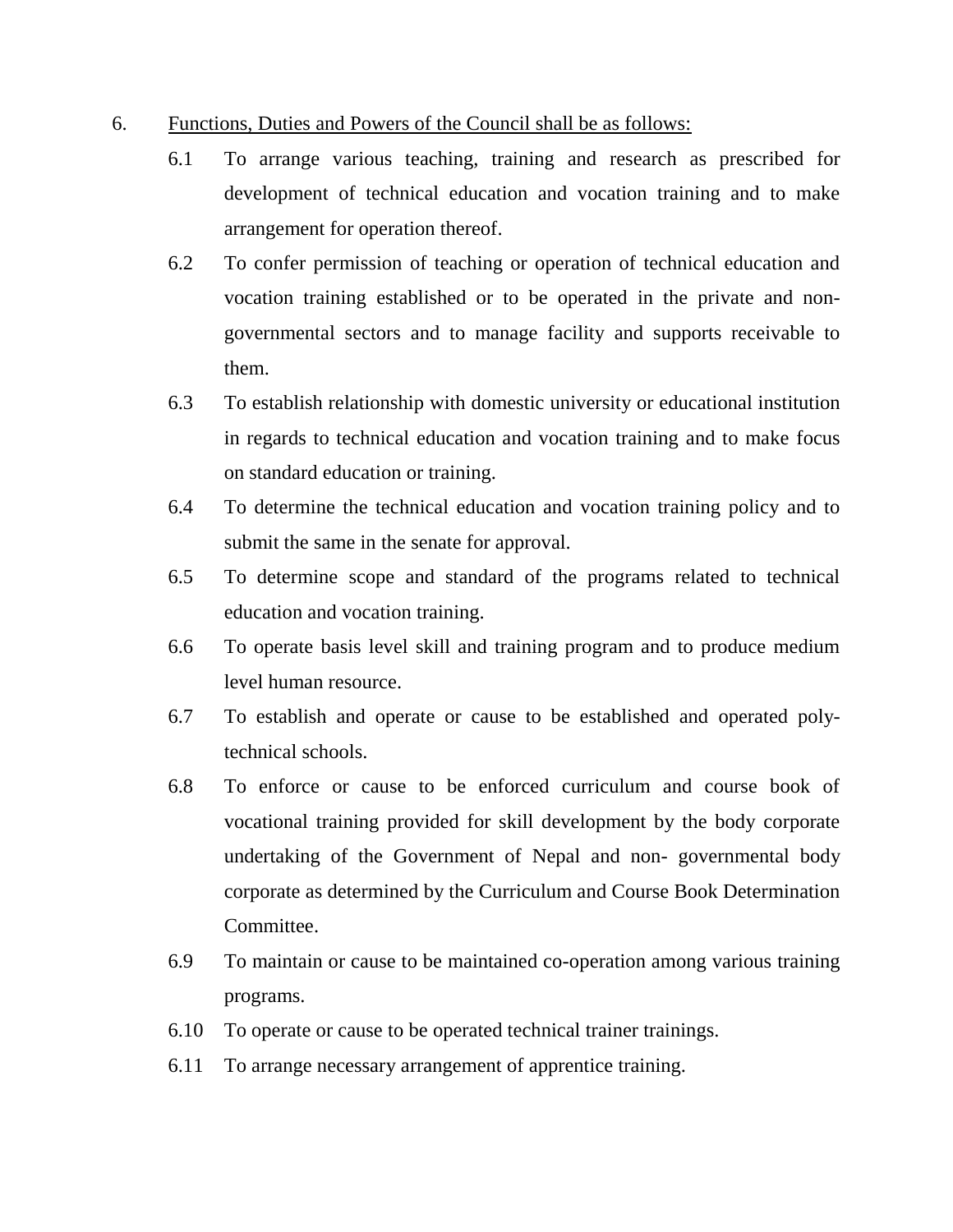- 6.12 To arrange necessary arrangement of training centers, training package and trainer in order to operate short term or mobile training programs in various places within territory of the technical schools.
- 6.13 To make arrangement of classification, examination and certification of skills.
- 6.14 To prepare skill certification guidelines and to determine skill levels.
- 6.15 To synchronize in the in-service or pre-in-service, technical and vocational training curriculum being operated by governmental or non-governmental agencies and to evaluate those trainings in the national level and to determine level thereof and to confer recognition thereto.
- 6.16 To perform or cause to be performed functions required to produce basic, medium level and higher level technical human resources.
- 6.17 To implement or cause to be implemented programs passed by the senate.
- 6.18 To obtain support from national and international sector and to systematically mobilize or cause to be mobilized the received support.
- 6.19 To provide required advice for technical education and vocation training to the Government of Nepal.
- 6.20 To make agreement or contract with domestic, foreign and international institution by obtaining prior approval of the Government of Nepal.
- 6.21 To submit annual budget, progress report, audit report and other reports of the council to the senate for approval, endorsement and information.
- 6.22 To perform or cause to be performed other functions for implementation of objectives of this Act.

## 6A. Validity of Certificate:<sup>18</sup>

 $\overline{\phantom{a}}$ 

The certificate- conferred by the council to the student having studied at the educational institution affiliated to the council for at least two years after being

<sup>18</sup> Inserted by Education and Sports Related Some Nepal Acts Amending Act, 2063 (2006)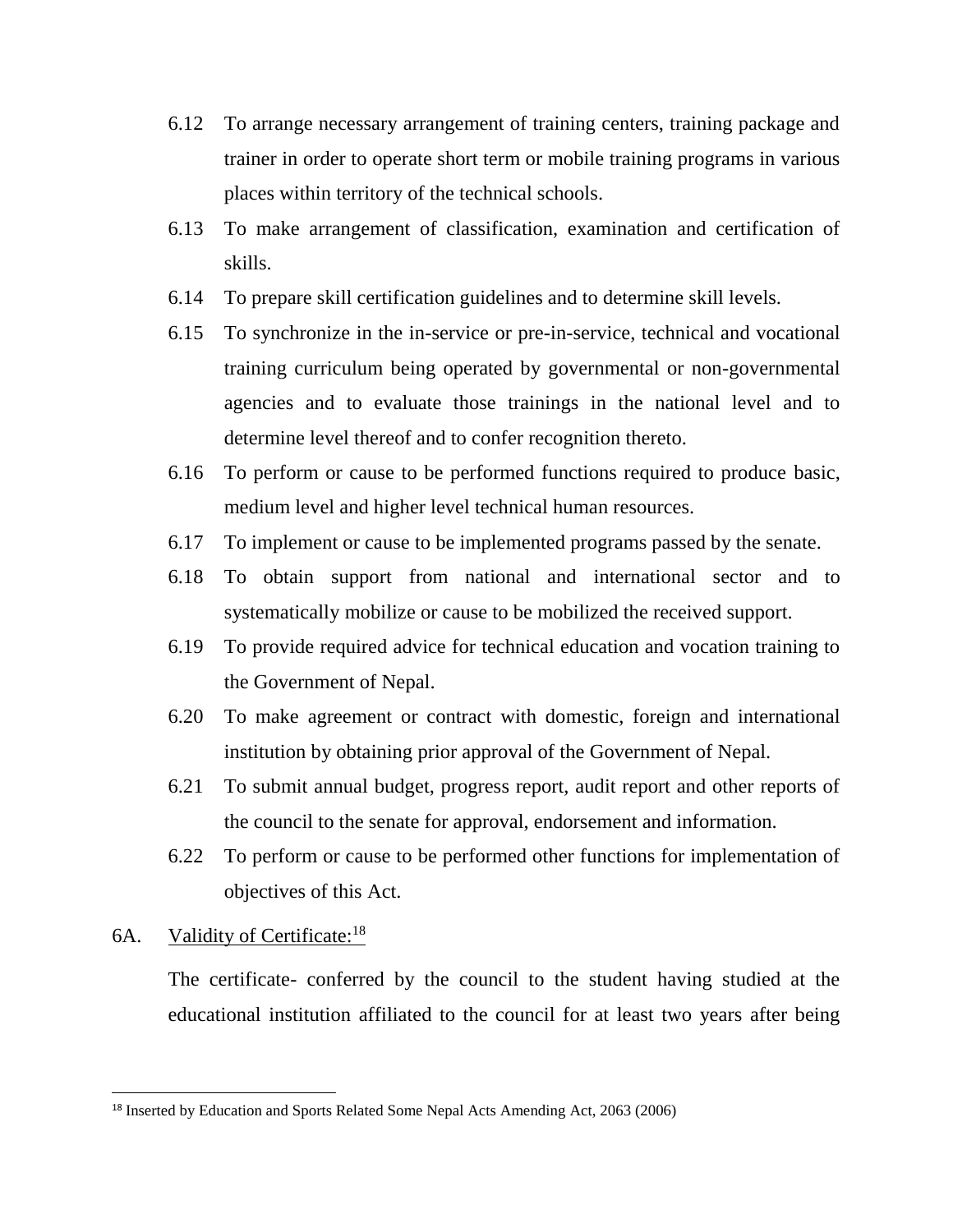passed the School Leaving Certificate Examination- shall be valid as equivalent to the proficiency certificate level of university and other educational institution.

- 7. Committee, Sub-Committee or Task Force to be Formed:
	- 7.1 The council may, for smooth operation of its acts and activities, form various committee, sub-committee or task force as per necessity.
	- 7.2 The functions, duties, powers and meeting procedures of the committee, sub-committee or task force shall be as prescribed.

## 8. Power to Collect Financial Source:

The council may, for amount required to smoothly operate its functions, acquire loan, receive grant or collect financial source by any mean by obtaining prior approval of the Government of Nepal.

8A. ……………<sup>19</sup>

## 9. Provision Related to Employees:

- 9.1 The council may appoint employees as per necessity.
- 9.2 The provision of remuneration, service terms and facilities of the employees of the council shall be as prescribed.
- 10. Fund of the Council:

- 10.1 The council shall have a separate fund; the fund shall contain following amounts:-
	- 10.1.1 Grant received from the Government of Nepal,
	- 10.1.2 Amount received from any international or foreign institution through the Government of Nepal,
	- 10.1.3 Amount gained from movable and immovable property of the council,
	- 10.1.4 Any other amount received by the council.

<sup>&</sup>lt;sup>19</sup> Inserted by Education and Sports Related Some Nepal Acts Amending Ordinance, 2062 (2005) and Repealed by Education and Sports Related Some Nepal Acts Amending Act, 2063 (2006)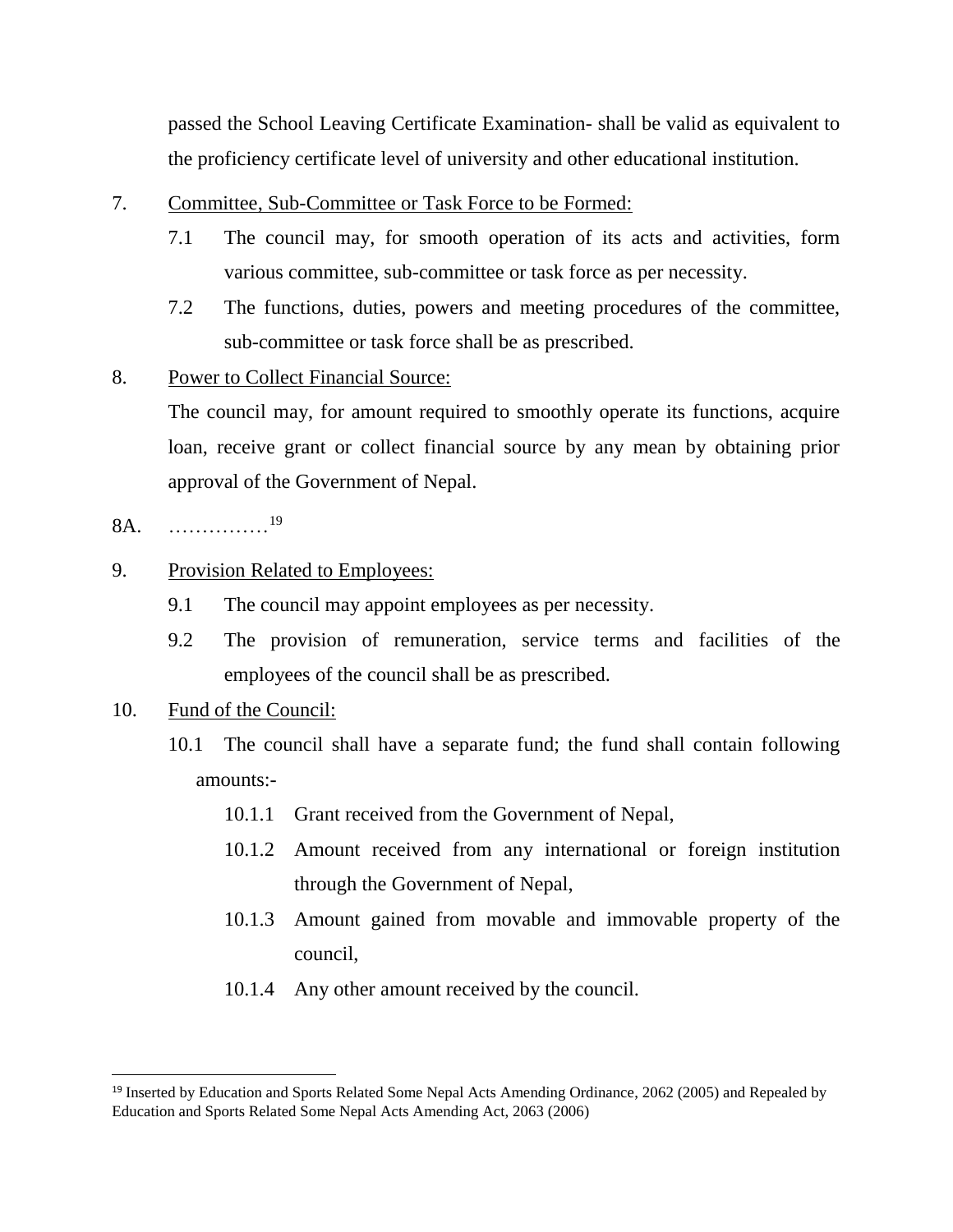- 10.2 All amounts of the council shall be deposited at the Nepal Rastra Bank or any commercial bank in the name of the council.
- 10.3 All expenditures that to be made from the council shall be borne from the fund as referred in the sub-section 10.1.
- 10.4 The account of the council shall be operated as prescribed.
- 11. Account and Audit of the Council:
	- 11.1 The account of the council shall be maintained pursuant to the existing format and mode of the Government of Nepal.
	- 11.2 The auditing of the council shall be conducted by the Department of Auditor General.
	- 11.3 The Government of Nepal may inspect or cause to be inspected documents related to the accounting of the council and other cash and goods at any time, if it desires to do so.

## 12. Delegation of Power:

The council may delegate all or some powers vested to it pursuant to this Act to the committee, sub-committee, task force, ....................<sup>20</sup> or any officer employee of the council.

13. The Government of Nepal may issue Direction:

The Government of Nepal may issue direction relating to determination of standard and certification of technical education and vocational training and skills to the council.

14. Contact with the Government of Nepal:

While making contact with the Government of Nepal, the council shall have to make contact through the Ministry of Education and Culture.

15. Power to make Rules:

The Government of Nepal may make Rules required to fulfill objectives of this Act.

 $\overline{\phantom{a}}$ 

<sup>20</sup> Repealed by the First Amendment